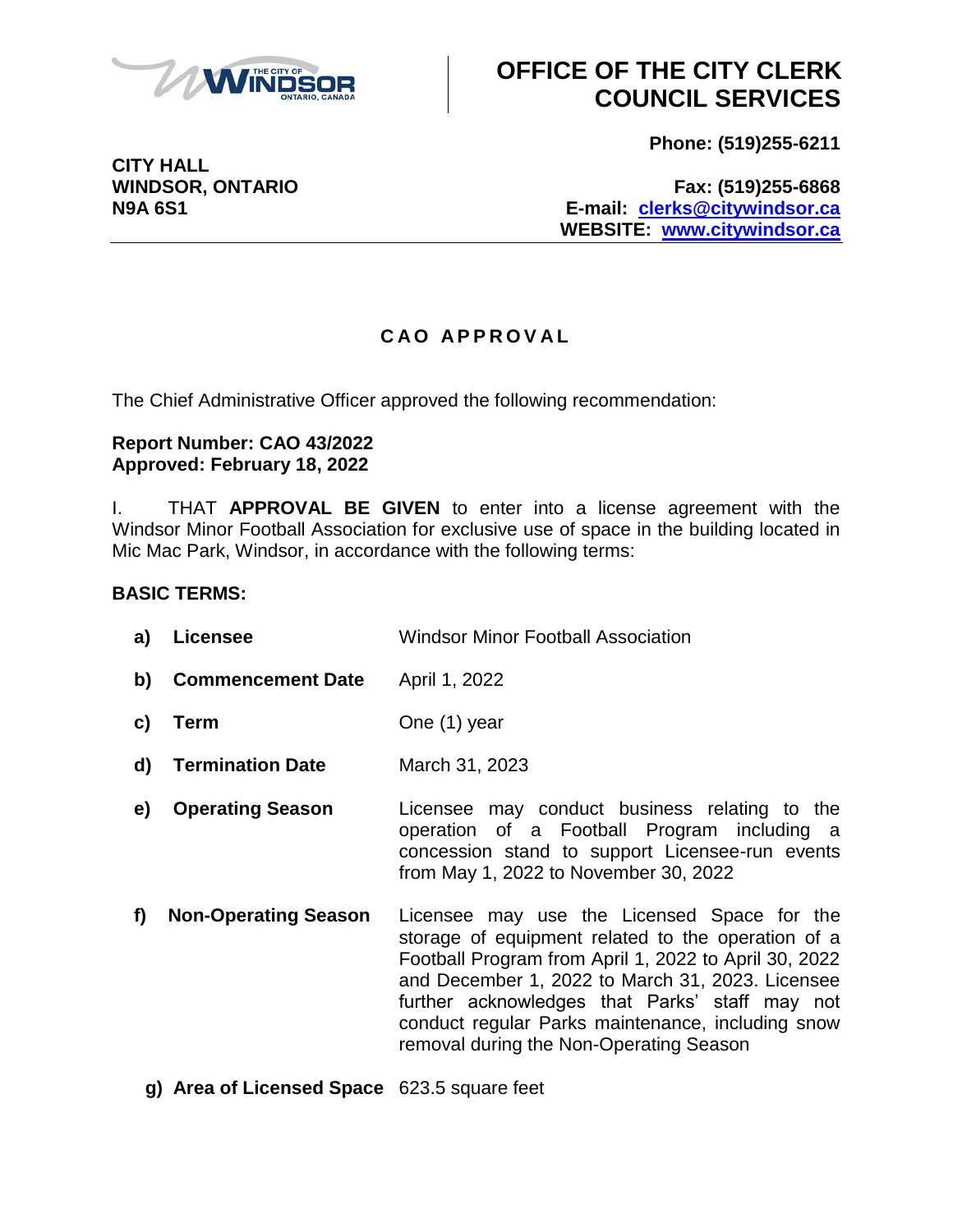

# **OFFICE OF THE CITY CLERK COUNCIL SERVICES**

**Phone: (519)255-6211**

**WINDSOR, ONTARIO Fax: (519)255-6868 N9A 6S1 E-mail: [clerks@citywindsor.ca](mailto:clerks@citywindsor.ca) WEBSITE: [www.citywindsor.ca](http://www.citywindsor.ca/)**

| h) Annual License Fee            | \$1,621.10 plus HST                                                                                                                                                                                                                                                                                                                                                                                                                                                                                                                                                                                                                                                                                      |
|----------------------------------|----------------------------------------------------------------------------------------------------------------------------------------------------------------------------------------------------------------------------------------------------------------------------------------------------------------------------------------------------------------------------------------------------------------------------------------------------------------------------------------------------------------------------------------------------------------------------------------------------------------------------------------------------------------------------------------------------------|
| <b>Monthly License Fee</b><br>i) | \$<br>135.09, plus HST                                                                                                                                                                                                                                                                                                                                                                                                                                                                                                                                                                                                                                                                                   |
| <b>Security Deposit</b><br>j)    | None                                                                                                                                                                                                                                                                                                                                                                                                                                                                                                                                                                                                                                                                                                     |
| k) Land Taxes                    | Not applicable                                                                                                                                                                                                                                                                                                                                                                                                                                                                                                                                                                                                                                                                                           |
| <b>Utilities</b><br>$\mathbf{I}$ | Included in license fee                                                                                                                                                                                                                                                                                                                                                                                                                                                                                                                                                                                                                                                                                  |
| m) Permitted Use                 | <b>Equipment Storage Space</b>                                                                                                                                                                                                                                                                                                                                                                                                                                                                                                                                                                                                                                                                           |
| n) Insurance                     | <b>General Liability Insurance</b><br>Minimum Limit \$2,000,000.00<br>Licensee's Legal Liability Insurance<br>Minimum Limit \$300,000.00<br>The Corporation of the City of Windsor to be listed as<br>additional insured and 30 days' notice of cancellation                                                                                                                                                                                                                                                                                                                                                                                                                                             |
| Renewal<br>O)                    | One (1) year option to renew on the following<br>conditions:<br>(i) Licensee provides written notice of its intent to<br>exercise the renewal option no later than three<br>(3) months prior to the expiration of the original<br>Term;<br>(ii) Licensor may arbitrarily or unreasonably withhold<br>consent, failing which, the option is void;<br>(iii) Any renewal will be on the same terms and<br>conditions herein, save and except the license<br>fee, which will be negotiated and mutually agreed<br>upon by the parties within the thirty day period<br>following provision of notice of the Licensee's<br>intent to exercise its option, failing such mutual<br>agreement, the option is void |

**CITY HALL<br>WINDSOR, ONTARIO**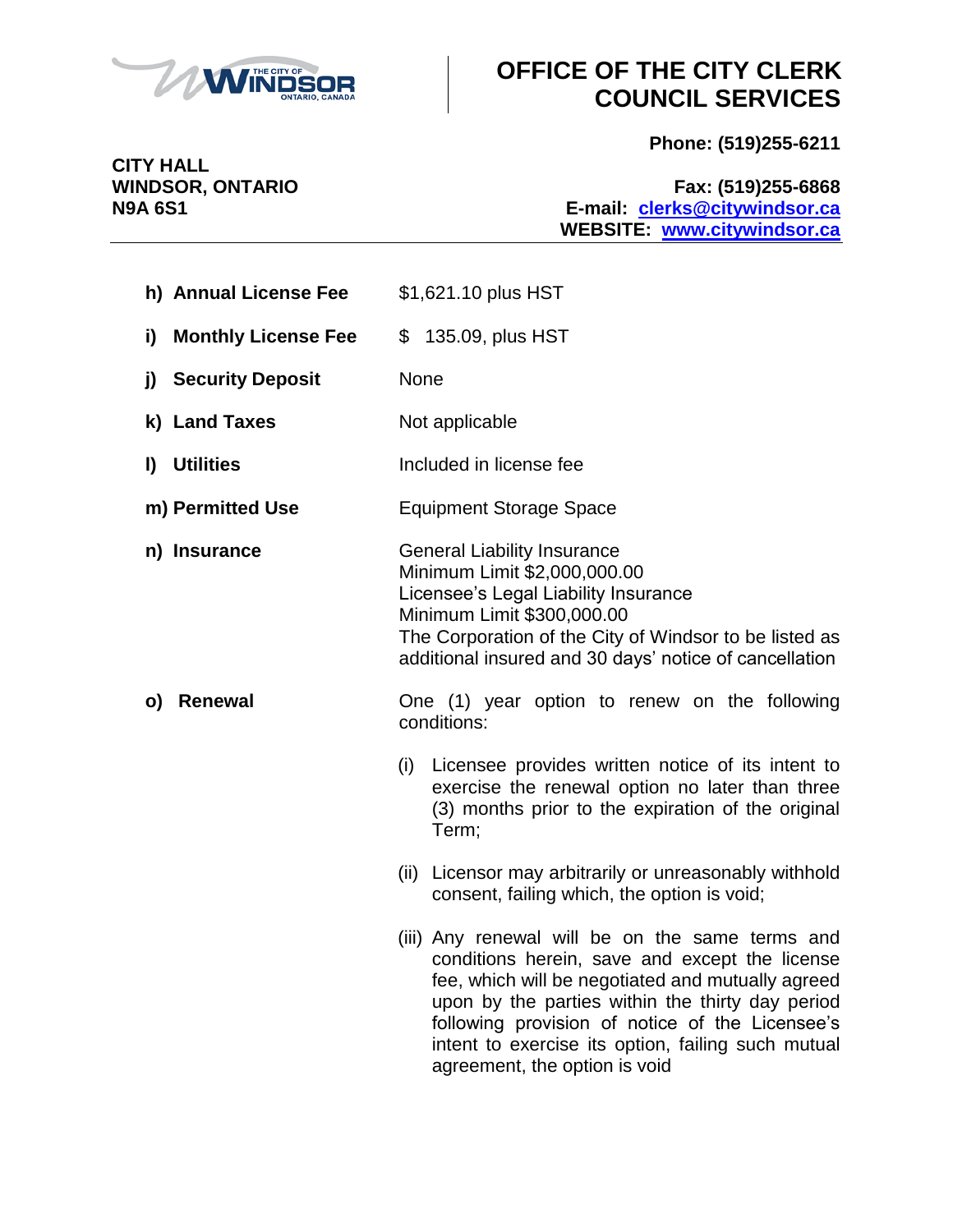

# **OFFICE OF THE CITY CLERK COUNCIL SERVICES**

**Phone: (519)255-6211**

**WINDSOR, ONTARIO Fax: (519)255-6868 N9A 6S1 E-mail: [clerks@citywindsor.ca](mailto:clerks@citywindsor.ca) WEBSITE: [www.citywindsor.ca](http://www.citywindsor.ca/)**

> The term recommended represents the renewal period

**p) Guarantor** None

**q) Special Provisions:** Licensee shall comply with the most up-to-date regulations in place under the *Emergency Management and Civil Protection Act*, as amended from time to time, regardless of the frequency of such amendments. Licensee shall also comply with any guidelines and best practices issued by the Province of Ontario or any other governing body in relation to limiting the spread of COVID-19

> Licensee acknowledges and assumes responsibility for complying with the *Reopening Ontario (A Flexible Response to COVID-19) Act, 2020*, S.O. 2020, c. 17, as may be amended from time to time, and all regulations, rules, and orders issued thereunder, including, without limitation, any masking requirements, physical distancing requirements, capacity limits, and proof of vaccination requirements (the "**COVID Rules**"). Licensee further agrees to indemnify and hold harmless The Corporation of the City of Windsor from any and all liability, fines, loss, claims, demands, costs and expenses arising in any way from any failure to comply with the COVID Rules shall comply with the most up-to-date regulations in place under the *Emergency Management and Civil Protection Act*, as amended from time to time, regardless of the frequency of such amendments. Licensee shall also comply with any guidelines and best practices issued by the Province of Ontario or any other governing body in relation to limiting the spread of COVID-19

> Licensee can access the Licensed Space during the regular operational hours of the Park, in accordance with City By-law No. 131-2019

**CITY HALL**